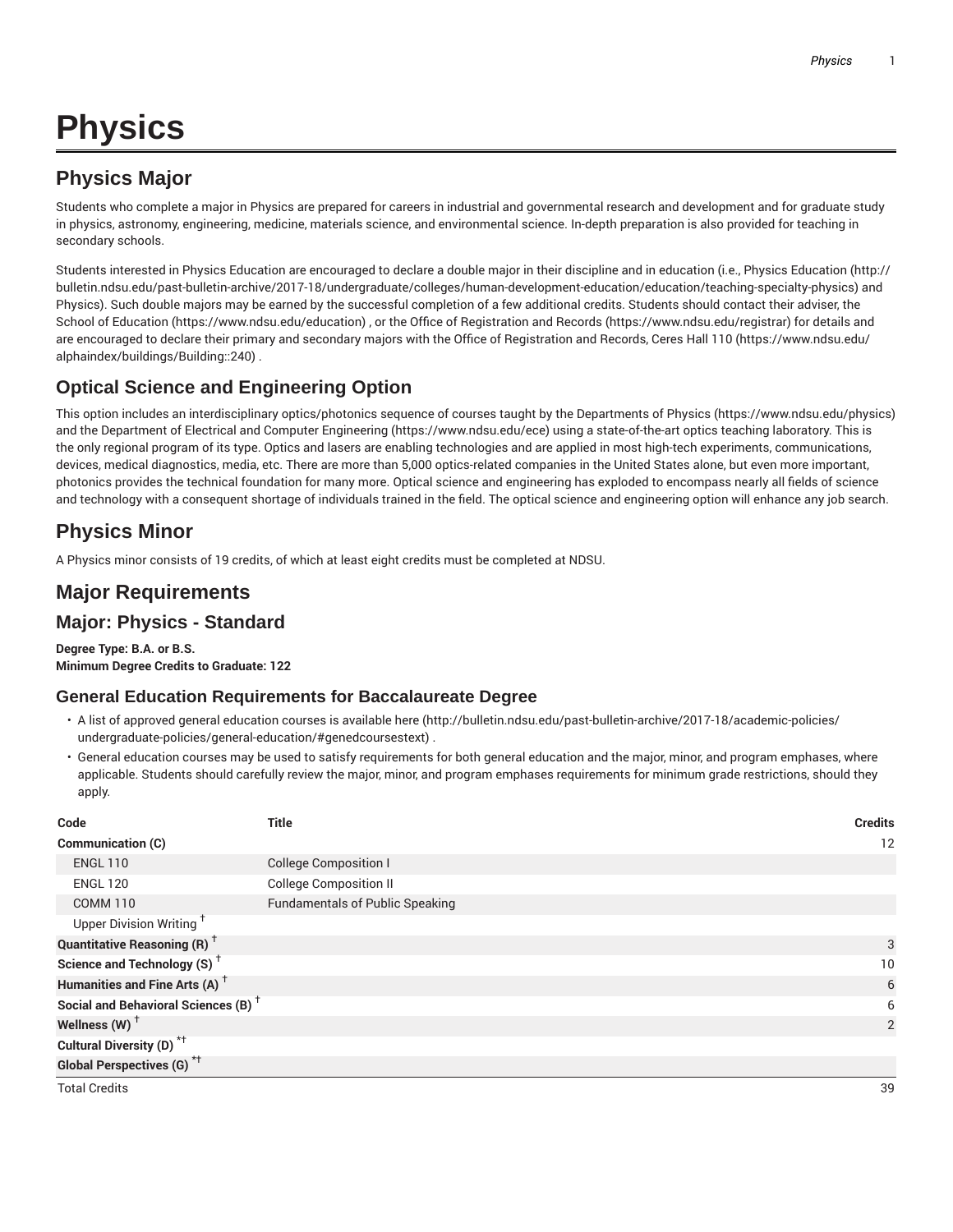- \* May be satisfied by completing courses in another General Education category.
- † May be satisfied with courses required in the major. Review major requirements to determine if a specific upper division writing course is required.

#### **College Requirements**

| Code              | Title                                                                                                                                       | Credits |
|-------------------|---------------------------------------------------------------------------------------------------------------------------------------------|---------|
| foreign language. | Bachelor of Arts (BA) Degree - An additional 12 credits Humanities and Social Sciences and proficiency at the second year level in a modern | 12      |
|                   | Bachelor of Science (BS) Degree - An additional 6 credits in Humanities or Social Sciences                                                  | 6       |

\* Humanities and Social Sciences may be fulfilled by any course having the following prefix: ADHM, ANTH, ARCH, ART, CJ, CLAS, COMM, ECON, ENGL, FREN, GEOG, GERM, HDFS, HIST, LA, LANG, MUSC, PHIL, POLS, PSYC, RELS, SOC, SPAN, THEA, WGS, or any course from the approved list of general education courses in humanities and social sciences (general education categories A and B). These credits must come from outside the department of the student's major.

#### **Major Requirements - Standard**

A grade of 'C' or better is required for all PHYS and AST prefix courses.

| Code                                                                                      | <b>Title</b>                                                                                                    | <b>Credits</b> |
|-------------------------------------------------------------------------------------------|-----------------------------------------------------------------------------------------------------------------|----------------|
| <b>Physics Major Requirements (Standard)</b>                                              |                                                                                                                 |                |
| <b>PHYS 171</b>                                                                           | Introductory Projects in Physics                                                                                | $\mathbf{1}$   |
| <b>PHYS 251</b>                                                                           | University Physics I                                                                                            | 5              |
| & 251L                                                                                    | and University Physics I Laboratory (May satisfy general education category S)                                  |                |
| <b>PHYS 251R</b>                                                                          | University Physics I Recitation                                                                                 | $\mathbf{1}$   |
| <b>PHYS 252</b><br>& 252L                                                                 | <b>University Physics II</b><br>and University Physics II Laboratory (May satisfy general education category S) | 5              |
| <b>PHYS 252R</b>                                                                          | University Physics II Recitation                                                                                | 1              |
| <b>PHYS 350</b>                                                                           | <b>Modern Physics</b>                                                                                           | 3              |
| <b>PHYS 355</b>                                                                           | <b>Classical Mechanics</b>                                                                                      | 3              |
| <b>PHYS 360</b>                                                                           | <b>Modern Physics II</b>                                                                                        | 3              |
| <b>PHYS 361</b>                                                                           | Electromagnetic Theory (or PHY 370: Electromagnetic Theory from MSUM)                                           | 3              |
| <b>PHYS 370</b>                                                                           | Introduction to Computational Physics                                                                           | 3              |
| <b>PHYS 411</b><br>& 411L                                                                 | <b>Optics for Scientists &amp; Engineers</b><br>and Optics for Scientists and Engineers Lab                     | $\overline{4}$ |
| <b>PHYS 462</b>                                                                           | Thermal and Statistical Physics                                                                                 | 3              |
| <b>PHYS 485</b>                                                                           | <b>Quantum Mechanics I</b>                                                                                      | 3              |
| <b>PHYS 486</b>                                                                           | <b>Quantum Mechanics II</b>                                                                                     | 3              |
| <b>PHYS 488</b>                                                                           | Senior Project I                                                                                                | $\mathbf{1}$   |
| <b>PHYS 489</b>                                                                           | Senior Project II                                                                                               | 2              |
| Physics Electives: Select two from the following:                                         |                                                                                                                 | 6              |
| <b>PHYS 215</b>                                                                           | Research For Undergraduates                                                                                     |                |
| <b>PHYS 413</b>                                                                           | Lasers for Scientists and Engineers                                                                             |                |
| <b>PHYS 415</b>                                                                           | <b>Elements of Photonics</b>                                                                                    |                |
| <b>PHYS 463</b>                                                                           | <b>Statistical Mechanics</b>                                                                                    |                |
| <b>PHYS 481</b>                                                                           | <b>Condensed Matter Physics</b>                                                                                 |                |
| <b>MSUM AST</b>                                                                           | Astronomy courses (300/400 level) with departmental approval                                                    |                |
| <b>Related Required Courses</b>                                                           |                                                                                                                 |                |
| <b>MATH 129</b>                                                                           | <b>Basic Linear Algebra</b>                                                                                     | 3              |
| or MATH 429                                                                               | Linear Algebra                                                                                                  |                |
| <b>MATH 165</b>                                                                           | Calculus I (May satisfy general education category R)                                                           | 4              |
| <b>MATH 166</b>                                                                           | Calculus II                                                                                                     | 4              |
| <b>MATH 265</b>                                                                           | Calculus III                                                                                                    | 4              |
| <b>MATH 266</b>                                                                           | Introduction to Differential Equations                                                                          | 3              |
| <b>MATH Electives</b>                                                                     | (400-level (MATH 488 & MATH 489 are recommended)                                                                | 6              |
| $\overline{4}$<br>Select one of the following chemistry courses (150/160 is recommended): |                                                                                                                 |                |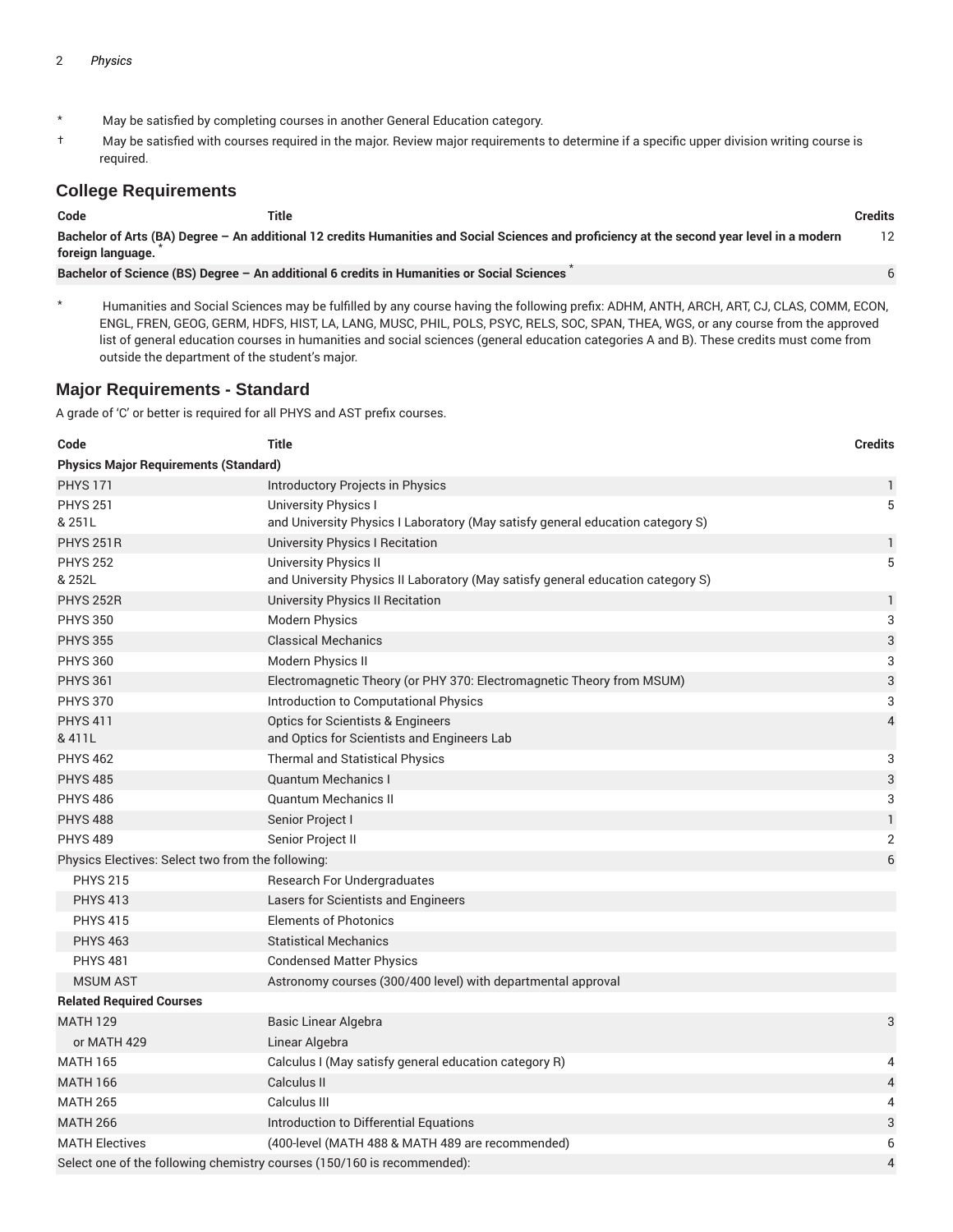| <b>Total Credits</b>                                                 |                                                                         | 90             |
|----------------------------------------------------------------------|-------------------------------------------------------------------------|----------------|
| <b>CSCI 161</b>                                                      | Computer Science II                                                     | 4              |
| or ECE 173                                                           | Introduction to Computing                                               |                |
| <b>CSCI 160</b>                                                      | Computer Science I                                                      | $\overline{4}$ |
| <b>CHEM 122</b><br>& 122L                                            | <b>General Chemistry II</b><br>and General Chemistry II Laboratory      |                |
| <b>CHEM 151</b><br>& CHEM 161                                        | Principles of Chemistry II<br>and Principles of Chemistry Laboratory II |                |
| Select one of the following chemistry courses (151/161 recommended): |                                                                         | 4              |
| <b>CHEM 121</b><br>& 121L                                            | <b>General Chemistry I</b><br>and General Chemistry I Laboratory        |                |
| <b>CHEM 150</b><br>& CHEM 160                                        | Principles of Chemistry I<br>and Principles of Chemistry Laboratory I   |                |
|                                                                      |                                                                         |                |

#### **Program Notes**

• Except for courses offered only as pass/fail grading, no course may be taken Pass/Fail.

# **Major Requirements**

## **Major: Physics with Optical Science and Engineering Option**

**Degree Type: B.A. or B.S.**

**Minimum Degree Credits to Graduate: 122**

#### **General Education Requirements for Baccalaureate Degree**

- A list of approved general education courses is available here (http://bulletin.ndsu.edu/past-bulletin-archive/2017-18/academic-policies/ undergraduate-policies/general-education/#genedcoursestext) .
- General education courses may be used to satisfy requirements for both general education and the major, minor, and program emphases, where applicable. Students should carefully review the major, minor, and program emphases requirements for minimum grade restrictions, should they apply.

| Code                                                 | Title                                  | <b>Credits</b>  |
|------------------------------------------------------|----------------------------------------|-----------------|
| <b>Communication (C)</b>                             |                                        | 12              |
| <b>ENGL 110</b>                                      | <b>College Composition I</b>           |                 |
| <b>ENGL 120</b>                                      | <b>College Composition II</b>          |                 |
| <b>COMM 110</b>                                      | <b>Fundamentals of Public Speaking</b> |                 |
| Upper Division Writing <sup>+</sup>                  |                                        |                 |
| <b>Quantitative Reasoning (R)</b> <sup>†</sup>       |                                        | 3               |
| Science and Technology (S) <sup><math>+</math></sup> |                                        | 10 <sup>°</sup> |
| Humanities and Fine Arts (A) <sup>+</sup>            |                                        | 6               |
| Social and Behavioral Sciences (B) <sup>+</sup>      |                                        | 6               |
| Wellness (W) $^{\dagger}$                            |                                        | 2               |
| Cultural Diversity (D) <sup>*†</sup>                 |                                        |                 |
| Global Perspectives (G) <sup>*†</sup>                |                                        |                 |

Total Credits 39

\* May be satisfied by completing courses in another General Education category.

† May be satisfied with courses required in the major. Review major requirements to determine if a specific upper division writing course is required.

### **College Requirements**

| Code              | Title                                                                                                                                       | Credits |
|-------------------|---------------------------------------------------------------------------------------------------------------------------------------------|---------|
| foreign language. | Bachelor of Arts (BA) Degree – An additional 12 credits Humanities and Social Sciences and proficiency at the second year level in a modern |         |
|                   | Bashahar of Osianas (BO) Bannas - An additional Considio in Humanities an Osaial Osianasa                                                   |         |

**Bachelor of Science (BS) Degree – An additional 6 credits in Humanities or Social Sciences** \*

6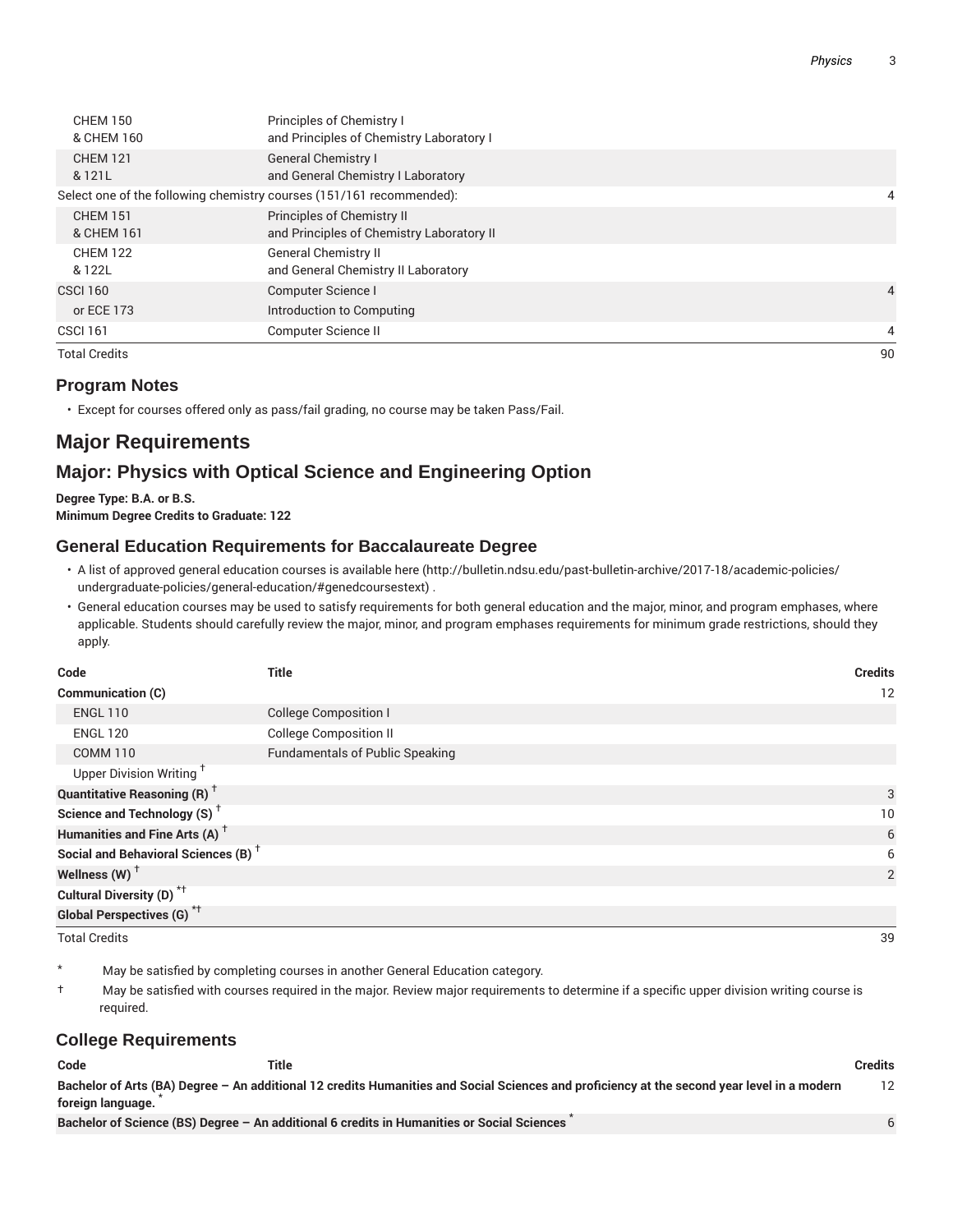\* Humanities and Social Sciences may be fulfilled by any course having the following prefix: ADHM, ANTH, ARCH, ART, CJ, CLAS, COMM, ECON, ENGL, FREN, GEOG, GERM, HDFS, HIST, LA, LANG, MUSC, PHIL, POLS, PSYC, RELS, SOC, SPAN, THEA, WGS, or any course from the approved list of general education courses in humanities and social sciences (general education categories A and B). These credits must come from outside the department of the student's major.

#### **MAJOR REQUIREMENTS - Optical Science and Engineering OPTION**

A grade of 'C' or better is required for all PHYS prefix courses.

| Code                                                                         | <b>Title</b>                                                                                                  | <b>Credits</b> |
|------------------------------------------------------------------------------|---------------------------------------------------------------------------------------------------------------|----------------|
| <b>Physics Major Requirements (Optical Science &amp; Engineering Option)</b> |                                                                                                               |                |
| <b>PHYS 171</b>                                                              | Introductory Projects in Physics                                                                              | $\mathbf{1}$   |
| <b>PHYS 251</b><br>& 251L                                                    | <b>University Physics I</b><br>and University Physics I Laboratory (May satisfy general education category S) | 5              |
| <b>PHYS 251R</b>                                                             | University Physics I Recitation                                                                               | 1              |
| <b>PHYS 252</b>                                                              | <b>University Physics II</b>                                                                                  | 5              |
| & 252L                                                                       | and University Physics II Laboratory (May satisfy general education category S)                               |                |
| <b>PHYS 252R</b>                                                             | University Physics II Recitation                                                                              | 1              |
| <b>PHYS 350</b>                                                              | <b>Modern Physics</b>                                                                                         | 3              |
| <b>PHYS 355</b>                                                              | <b>Classical Mechanics</b>                                                                                    | 3              |
| <b>PHYS 360</b>                                                              | Modern Physics II                                                                                             | 3              |
| <b>PHYS 361</b>                                                              | Electromagnetic Theory (or PHY 370: Electromagnetic Theory from MSUM)                                         | 3              |
| <b>PHYS 370</b>                                                              | Introduction to Computational Physics                                                                         | 3              |
| <b>PHYS 411</b>                                                              | <b>Optics for Scientists &amp; Engineers</b>                                                                  | $\overline{4}$ |
| & 411L                                                                       | and Optics for Scientists and Engineers Lab                                                                   |                |
| <b>PHYS 413</b>                                                              | Lasers for Scientists and Engineers                                                                           | 3              |
| <b>PHYS 415</b>                                                              | <b>Elements of Photonics</b>                                                                                  | 3              |
| <b>PHYS 462</b>                                                              | Thermal and Statistical Physics                                                                               | 3              |
| <b>PHYS 485</b>                                                              | <b>Quantum Mechanics I</b>                                                                                    | 3              |
| <b>PHYS 486</b>                                                              | <b>Quantum Mechanics II</b>                                                                                   | 3              |
| <b>PHYS 489</b>                                                              | Senior Project II                                                                                             | 3              |
| <b>CSCI 160</b>                                                              | Computer Science I                                                                                            | 4              |
| or ECE 173                                                                   | Introduction to Computing                                                                                     |                |
| EE 206                                                                       | Circuit Analysis I                                                                                            | 4              |
| <b>Related Required Courses</b>                                              |                                                                                                               |                |
| Mathematics:                                                                 |                                                                                                               |                |
| <b>MATH 129</b>                                                              | Basic Linear Algebra                                                                                          | 3              |
| or MATH 429                                                                  | Linear Algebra                                                                                                |                |
| <b>MATH 165</b>                                                              | Calculus I (May satisfy general education category R)                                                         | 4              |
| <b>MATH 166</b>                                                              | Calculus II                                                                                                   | 4              |
| <b>MATH 265</b>                                                              | Calculus III                                                                                                  | 4              |
| <b>MATH 266</b>                                                              | Introduction to Differential Equations                                                                        | 3              |
| <b>MATH Electives</b>                                                        | 400-level (MATH 452, MATH 481, and/or MATH 488 are recommended)                                               | 6              |
| Select one of the following (150/160 is recommended):                        |                                                                                                               | 4              |
| CHEM 150<br>& CHEM 160                                                       | Principles of Chemistry I<br>and Principles of Chemistry Laboratory I                                         |                |
| <b>CHEM 121</b><br>& 121L                                                    | <b>General Chemistry I</b><br>and General Chemistry I Laboratory                                              |                |
| Select one of the following (151/161 is recommended):                        |                                                                                                               | 4              |
| <b>CHEM 151</b>                                                              | Principles of Chemistry II                                                                                    |                |
| & CHEM 161                                                                   | and Principles of Chemistry Laboratory II                                                                     |                |
| <b>CHEM 122</b>                                                              | <b>General Chemistry II</b>                                                                                   |                |
| & 122L                                                                       | and General Chemistry II Laboratory                                                                           |                |
| <b>Total Credits</b>                                                         |                                                                                                               | 90             |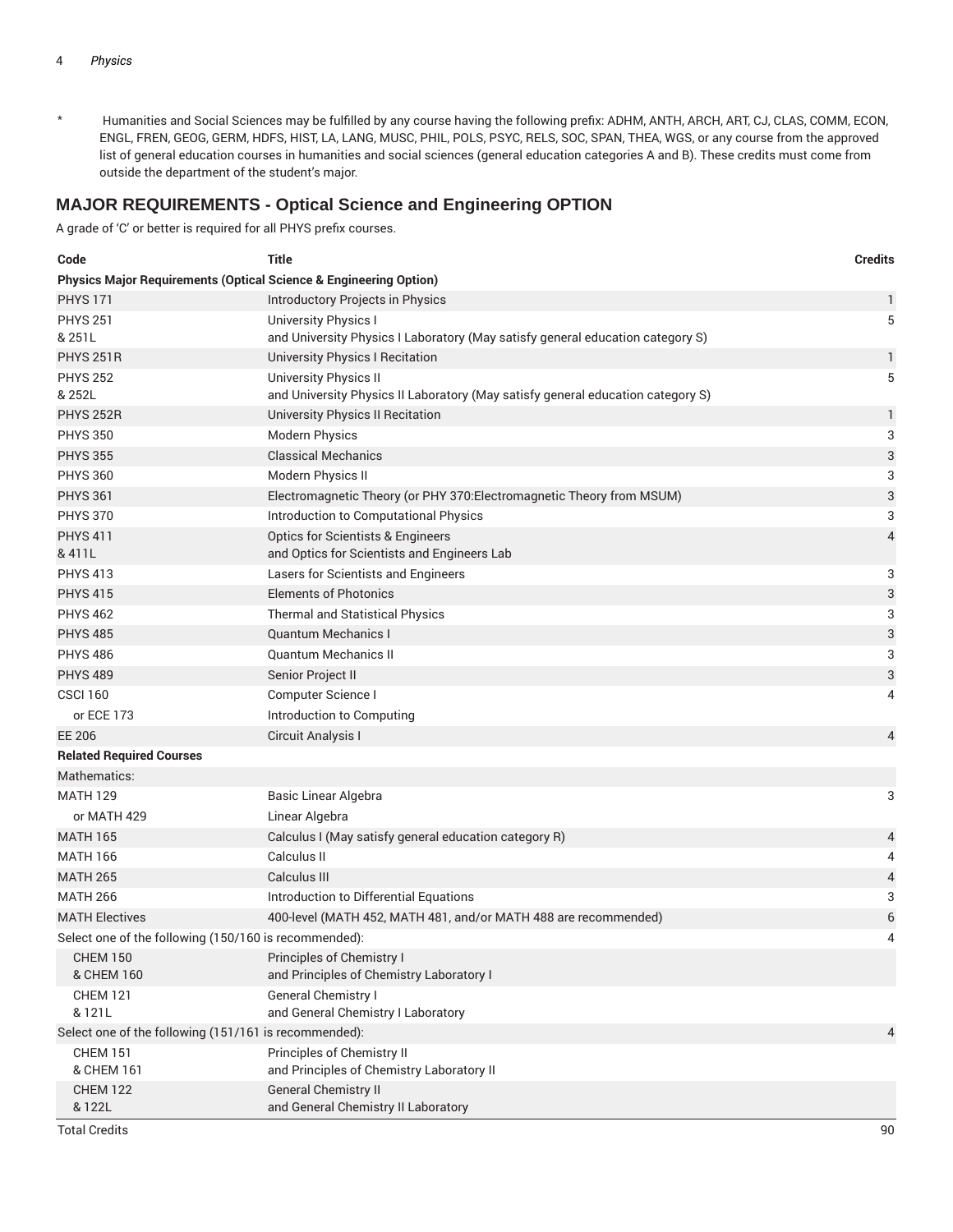## **PROGRAM NOTES**

• Except for courses offered only as pass/fail grading, no course may be taken Pass/Fail.

Recommended Electives for the Optical and Engineering Option

| Code           | Title                                       | <b>Credits</b> |
|----------------|---------------------------------------------|----------------|
| ECE 311        | <b>Circuit Analysis II</b>                  |                |
| <b>ECE 321</b> | <b>Electronics for Electrical Engineers</b> | 2              |
| <b>ECE 417</b> | <b>Optical Signal Transmission</b>          | 3              |
| <b>ECE 483</b> | Instrumentation for Engineers               | 3              |

# **Minor Requirements**

## **Physics Minor**

## **Minor Requirements**

#### **Required Credits: 19**

| Code                                            | Title                                                           | <b>Credits</b> |
|-------------------------------------------------|-----------------------------------------------------------------|----------------|
| <b>Required Courses</b>                         |                                                                 |                |
| <b>PHYS 251</b>                                 | <b>University Physics I</b>                                     | $\overline{4}$ |
| <b>PHYS 252</b>                                 | <b>University Physics II</b>                                    | 4              |
| <b>PHYS 252L</b>                                | <b>University Physics II Laboratory</b>                         |                |
| <b>PHYS 350</b>                                 | <b>Modern Physics</b>                                           | 3              |
| Electives: Select 7 credits from the following: |                                                                 | $\overline{7}$ |
| <b>PHYS 171</b>                                 | Introductory Projects in Physics                                |                |
| <b>PHYS 251L</b>                                | University Physics I Laboratory                                 |                |
| <b>PHYS 251R</b>                                | University Physics I Recitation                                 |                |
| <b>PHYS 252R</b>                                | University Physics II Recitation                                |                |
| <b>PHYS 215</b>                                 | <b>Research For Undergraduates</b>                              |                |
| Any 300-400 level Physics course                |                                                                 |                |
|                                                 | ME 221 and ME 222 may be substituted for PHYS 251 and PHYS 251L |                |
| <b>Total Credits</b>                            |                                                                 | 19             |

#### **Minor Requirements and Notes**

• A minimum of 8 credits must be taken at NDSU.

# **Plan of Study**

| Freshman                                                                          |                       |                |
|-----------------------------------------------------------------------------------|-----------------------|----------------|
| Fall                                                                              | <b>Credits Spring</b> | <b>Credits</b> |
| <b>PHYS 171</b>                                                                   | 1 PHYS 251            | $\overline{4}$ |
| <b>MATH 165</b>                                                                   | 4 PHYS 251L           | $\mathbf{1}$   |
| <b>CHEM 150</b>                                                                   | 3 PHYS 251R           |                |
| <b>CHEM 160</b>                                                                   | 1 MATH 129            | 3              |
| ENGL 110 <sup>credit</sup> automatically granted if<br>you earn a "C" in ENGL 120 | 4 MATH 166            | 4              |
| ENGL 120 <sup>can enroll in ENGL 120 if ACT</sup><br>score $> 17$                 | 3 CHEM 151            | 3              |
| <b>Wellness Elective</b>                                                          | 2 CHEM 161            | 1.             |
|                                                                                   | 18                    | 17             |
| Sophomore                                                                         |                       |                |
| Fall                                                                              | <b>Credits Spring</b> | <b>Credits</b> |
| <b>PHYS 252</b>                                                                   | 4 CSCI 161            | 4              |